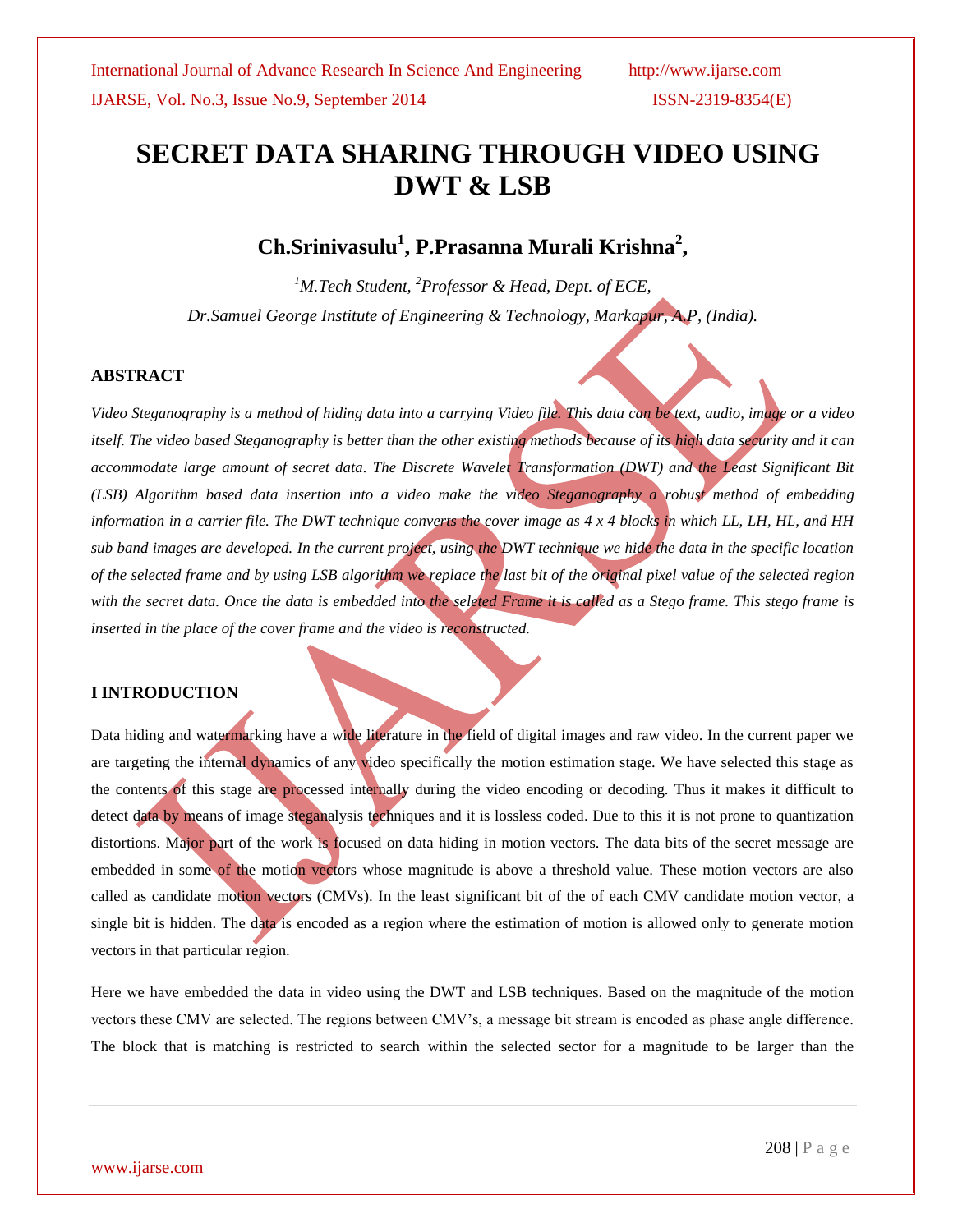predefined threshold. Finding the direct reversible method to identify any CMV's at the decoder is dependent on the attributes of the motion vectors. In this paper, we take an alternative approach that is applied to achieve the highest distortion to the prediction error and the size of the data overhead. This method is dependent on the associated prediction error and here we face the difficulty of solving the nonlinear quantization process. Thus as discussed in Proposed method, we use DWT and LSB Algorithms.

The paper is organized as follows: in introduction we have an overview of the terms compression and decompression of video. The existing methods explain the problem definition along with the evaluation criteria that is used in the paper. The proposed method describes the technique which we used in this paper. It is followed by the results and analyses in. Finally, the paper is concluded with advantages of the existing methods.

#### **II EXISTING METHODS**

Here we have an overview of lossy video compression to define our notation and evaluation metrics. The intra predicted which is an  $(I)$  is-frame is used to encode using a regular image compression techniques similar to JPEG but with different quantization table and step at the encoder; and thus the decoder can reconstruct it independently. The I-frame is used as a reference frame for encoding a group of forward motion-compensated prediction (P) - or bi directionally predicted (B)frames. In Motion Picture Expert Group (MPEG-2) which is commonly used standard [8], the video is arranged into groups of pictures (GOPs) and the frames of it can be encoded in the sequence: [I,B,B,P,B,B,P,B,B]. The temporary redundancy that exists between frames is exploited using block-based motion estimation which is applied on macro blocks of size b×b in P or B and searched in target frame(s). In general, in video compression the motion field is assumed to be translational with horizontal component and vertical component and is denoted in vector form by  $d(x)$  for the spatial variables in the underlying image. The search window is constrained by assigning limited which corresponds to the pixels if the motion vectors are computed with half-pixel accuracy. In the window of size  $b+2^n \times b+2^n$ , an exhaustive search can be done to find the optimal motion vector satisfying the search criterion which needs many computations, or suboptimal motion vectors can be obtained using expeditious methods such as three steps search, etc. This is based on the processing power of video encoding device, the quality of the reconstruction and the required compression ratio. Since d does not represent the true motion in the video then the compensated frame  $\tilde{P}$  using  $(x + d(x))$  must be associated with a prediction error  $E(x)=(P-F)(x)$  in order to be able to reconstruct  $P-F+E$  with minimum distortion at the decoder in case of a P frame. For the B-frame similar operation is done but with the average of both the backward compensation from a next reference frame and the forward compensation from a previous reference frame. The size of an image is E and thus it is lossy compressed using JPEG compression by reducing the size of data. The lossy compression quantization stage is a nonlinear process. Hence for every motion estimation method, the pair (d, E) will be different and the data size of the compressed error E will be different.

The motion vector are coded lossless and hence become an attractive place to hide a message that can be blindly extracted by a special decode. The decoder receives the pair  $(d,\tilde{E})$ , and applies motion compensation to form  $\tilde{P}$  or  $\tilde{B}$ , and then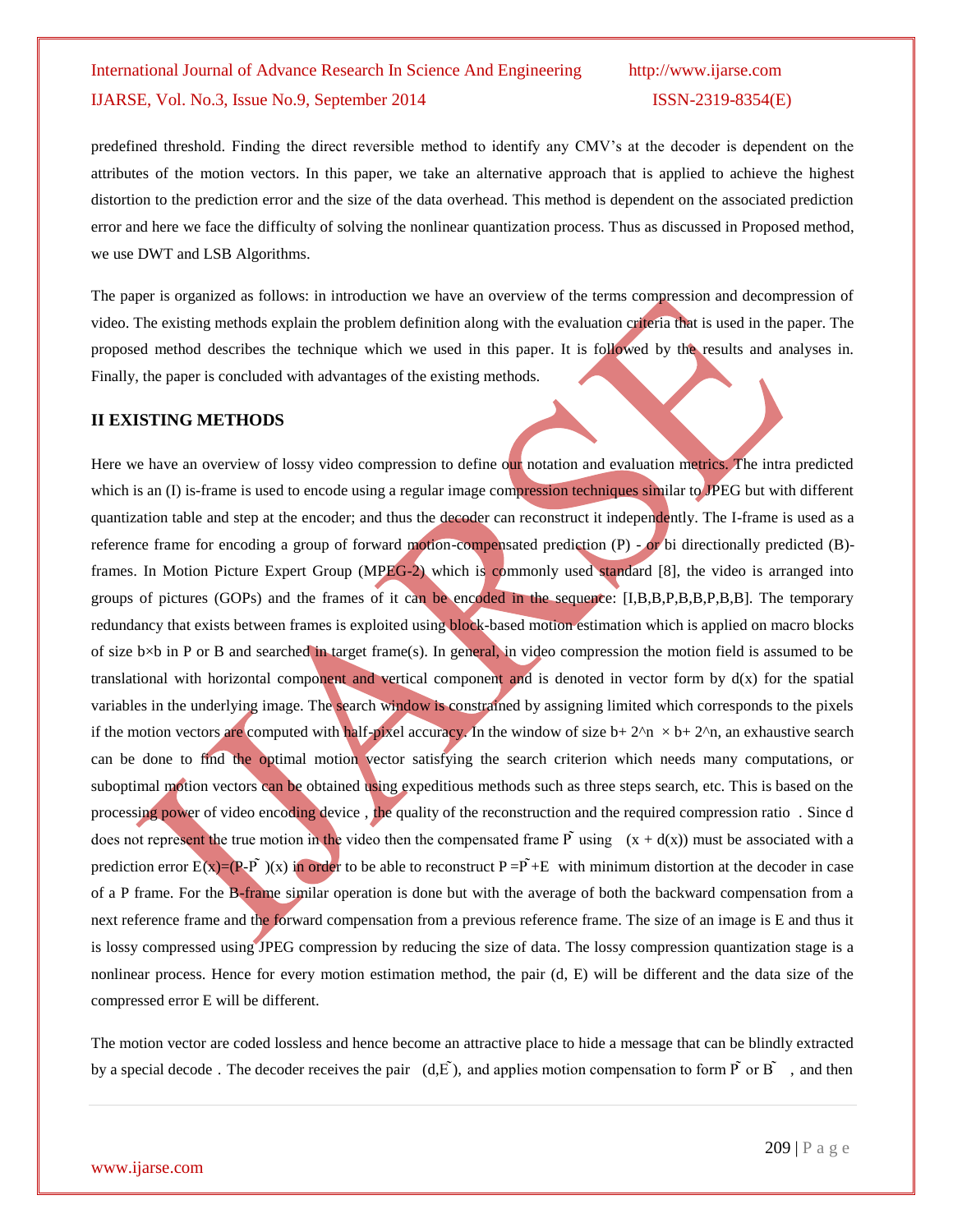decompresses  $\tilde{E}$  to obtain a reconstructed  $[[E]$  \_r. Since E and E\_r are different by the effect of the quantization, then the decoder is unable to reconstruct identically but it alternatively reconstructs

### $P_T = \tilde{P} + E_T$ . The reconstruction quality is usually measured by the mean squared error

#### **P- P\_r, represented as peak signal- to-noise ratio (PSNR).**

#### **III DRAWBACKS IN EXISTING SYSTEM**

At the encoder, the regular pair( $d, \vec{E}$ ), is replaced by data hiding in motion vectors due to tampering the motion vectors, to become<sup> $\left[$ </sup> (d) ^h, E<sup> $\lambda$ </sup>h), where the superscript h denotes hiding. Data hiding in motion vectors of compressed video id defined in the context of super-channel [9]. 'm' is the secret message which is hidden in the host video signal  $x = (d,E)$  to produce the composite signal s  $=d^h$ ,E<sup> $h$ </sup>. The composite signal is subject to video lossy compression to become  $y=(d^h,h,\vec{E}^h)$ . The message m should survive the lossy compression of video and it can be extracted identically. This robustness constrain should have low distortion effect on the video that is reconstructed and it should also have low effect on the data size (bit rate). Given that m can be identically extracted, here in this paper, we use two metrics in order to evaluate data-hiding algorithms in compressed video which are increase in data size represents the overhead price that is paid for the embedded data.

Drop in the quality of reconstruction: this reconstruction done here is with loss of quality than that without data hiding and is expressed as the as peak signal- to-noise ratio difference which is also the quantity of the relative error P-P\_r^h / P-P\_r and B-B\_r^h / B-B\_r for P- and B-frame, respectively.

Our objective is to provide a good data-hiding algorithm that should maintain close to zero as possible for a given data payload. The payload should be robust to the video compression, specifically the quantization step applied to the prediction error E.

The selection of the CMV is the key difference between different methods. For instance [2] and [3] choose the CMV based on their magnitude  $\bar{d} = \{d : ||d|| < th$ reshold. On the other hand [6] and [7] rely on the magnitude and the phase between consecutive motion vectors. Their idea is that motion vectors with large magnitude are less likely to represent the real underlying motion accurately and thus their associated macro block prediction error E is expected to be large. Tampering these CMVs will not affect the reconstruction quality that much. Analyzing this relation, we found it not to be usually correct as shown in Fig. 1 for a sample from the car-phone sequence: Not all motion vectors with large magnitude are associated with macro blocks of high prediction error; and There are motion vectors whose magnitude is small but their associated macro block prediction error is high.

These observations stimulated our proposal to rely directly on the associated macro block prediction error, such that we choose our CMV associated with macro blocks of high prediction error. If we tamper with these CMVs, then we will not have poor effect on the video reconstruction quality. Since PSNR is a reciprocal of the mean squared error (mse), then our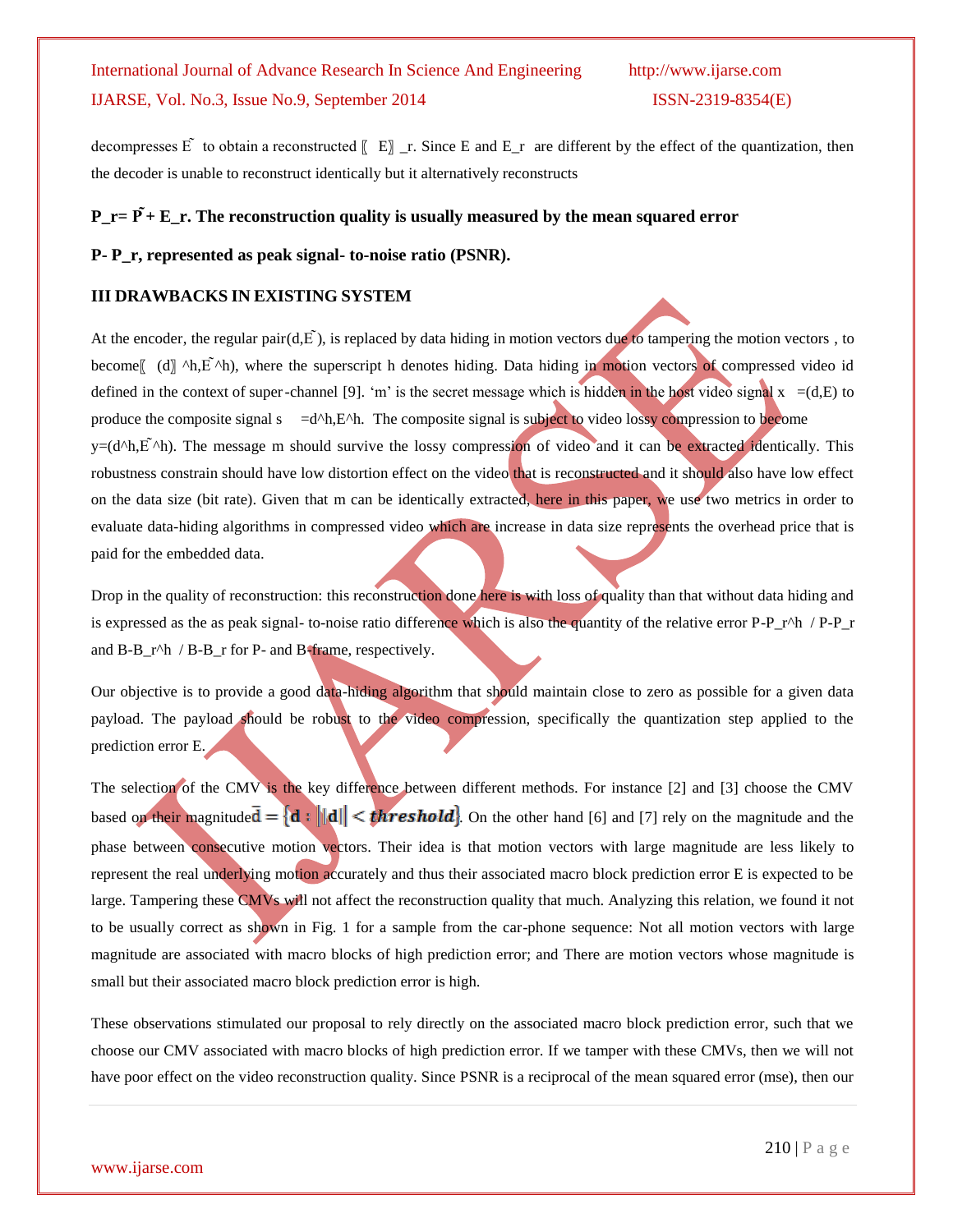selection criteria in this paper can be thought of as  $\mathbf{\bar{d}} = \left\{ \mathbf{d} : \mathbf{10log_{10}} \left( \mathbf{b}^2 / \Sigma - \beta_{i,j} E(\mathbf{x}) \right) \leq \tau \right\}$ . In this direction, we choose the CMV based on the pair (d, E) and not d alone. However, this incurs the difficulty that E is lossy compressed and what we have at the decoder after decompression is actually  $E_r$ .

#### **IV PROPOSED METHOD**

#### **4.1 Discrete Wavelet Transformation**

The wavelet transformation is applied to the digital world using the discrete wavelet transformation (DWT) technique. The behavior of the continuous wavelet transform is analyzed by the Filter banks. The decomposition of the signal is done with help of a high-pass filter and a low-pass filter. The coefficients of the filters are computed using the mathematical analysis.

The wavelet decomposition of an image is done by considering the rows first and then columns. Consider an example where we have P x Q image. We first filter out each row and down-sample the image to obtain two P x  $(Q/2)$  images. We do the same for each column and subsample the filter output to obtain four  $(P/2)$  x  $(Q/2)$  images of the original image.

The output image derived by the low-pass filtering the rows and columns is referred to as the LL image. The output image derived by the high-pass filtering the rows and low-pass filtering the columns is called the HL image. The output image derived by the low-pass filtering the rows and high-pass filtering the columns is referred to as the LH images. The output image derived by high-pass filtering the rows and columns is referred to as the HH image. The same technique can be used to obtain four more images by considering one of the LL image. This technique can be used until we get the desired sub band structure.



**Block Diagram of DWT (a) Original Image (b) Output image after the 1-D applied on Row input** 

#### **(c) Output image after the second 1-D applied on row input.**

Wavelet transformation is a multi-resolution tool which can be used for the analyzing of the palm print image in different decomposition levels. Level one of the palm print decomposition technique is used to extract the fine lines of the palm print. The greater the value decomposition level, the coarser the extracted palm lines will be, such as wrinkles and principal lines. Haar wavelet is used to find out the discontinuity between the two pixels. It is not calculation expensive compared to other types of wavelet such as Daubechies wavelets, Mexican hat wavelets and Morlets wavelets.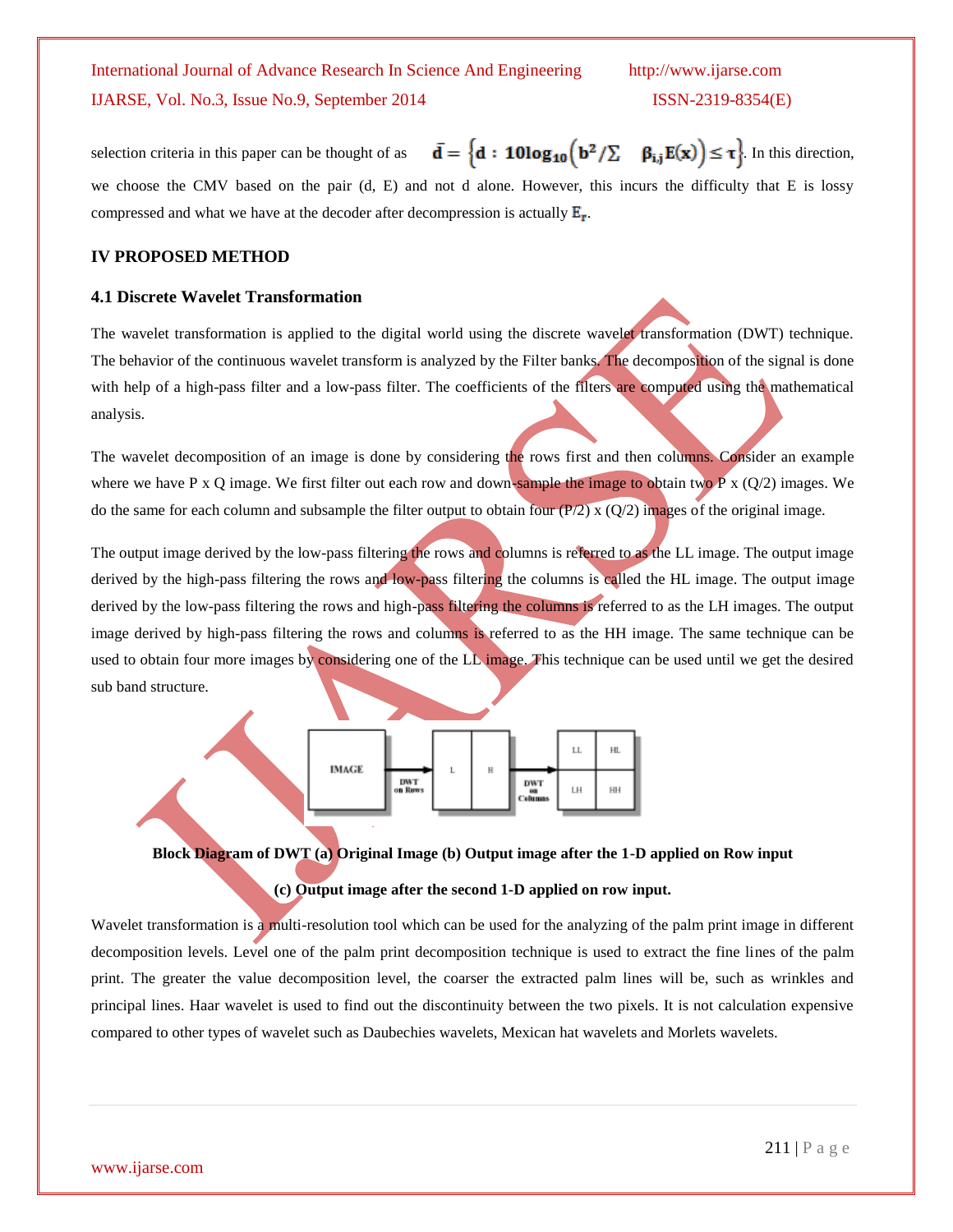#### **4.2 Embedding Process**

Spatial steganography technique mainly uses Least Significant bit (LSB) algorithm for data embedding. In this technique for the insertion process a cover frame is selected. The least significant bit that is the 8th bit of some or all of the bytes of a binary image is modified to form the secret message.

Basically there are many kinds of power level transforms that exist to transfer an image to its frequency domain, some of which are Discrete Cosine Transform and Discrete Wavelet Transform.

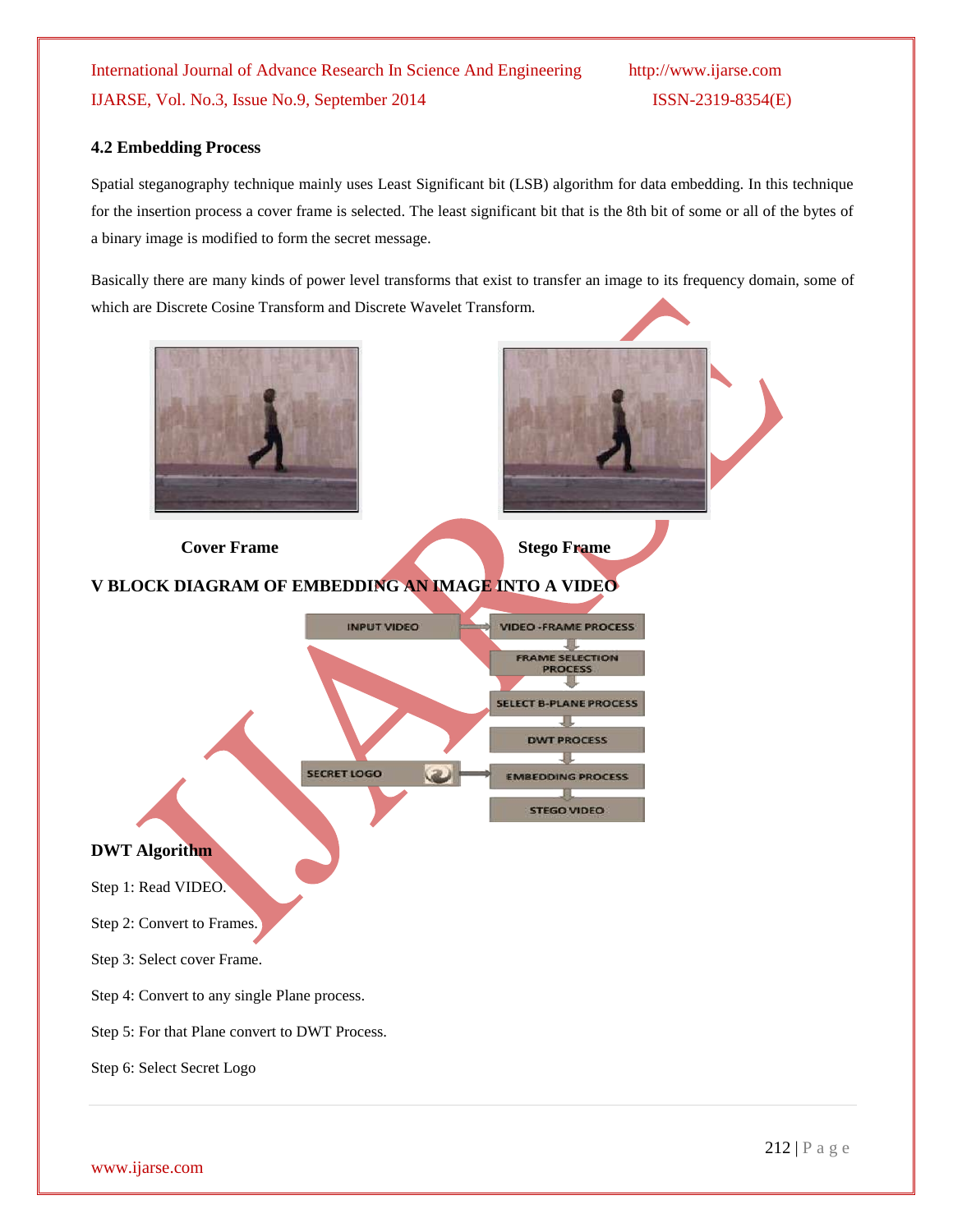Step 7: Embed that Secret logo with Key

Step 8: Write STEGO frame.

Step 9: Reconstruct Video

#### **LSB Algorithm**

Step 1: Read the cover Frame and Image which is to be hidden in the cover image.

Step 2: Convert the Image into binary format.

Step 3: Calculate the Least Significant Bit(LSB) of every pixels of the cover image.

Step 4: Replace the Most Significant Bit(MSB) of cover image with secret message by using Least Significant Bit(LSB)

Algorithm for the secret image which is to be embedded.

Step 5: Write the STEGO Frame.

### **Algorithm for Extraction Process**

Step 1: Read the STEGO Frame.

Step 2: STEGO Frame is broken into Logo and cover Frame.

Step 3: Calculate LSB of each pixels of STEGO Frame.

Step 4: Retrieve bits and convert each 8 bit into one character.

Step 5: Extract the Secret Logo.



### **VI EXPERIMENTAL RESULTS FOR VIDEO RETRIEVAL**

#### **6.1 Integration Bit Error Rate (BER)**

For the successful recovery of the hidden information the communication channel must be ideal but for the real communication channel, there will be error while retrieving hidden information and this is measured by BER. The cover image is represented as COVER and STEGO image as STEGO in the given equation,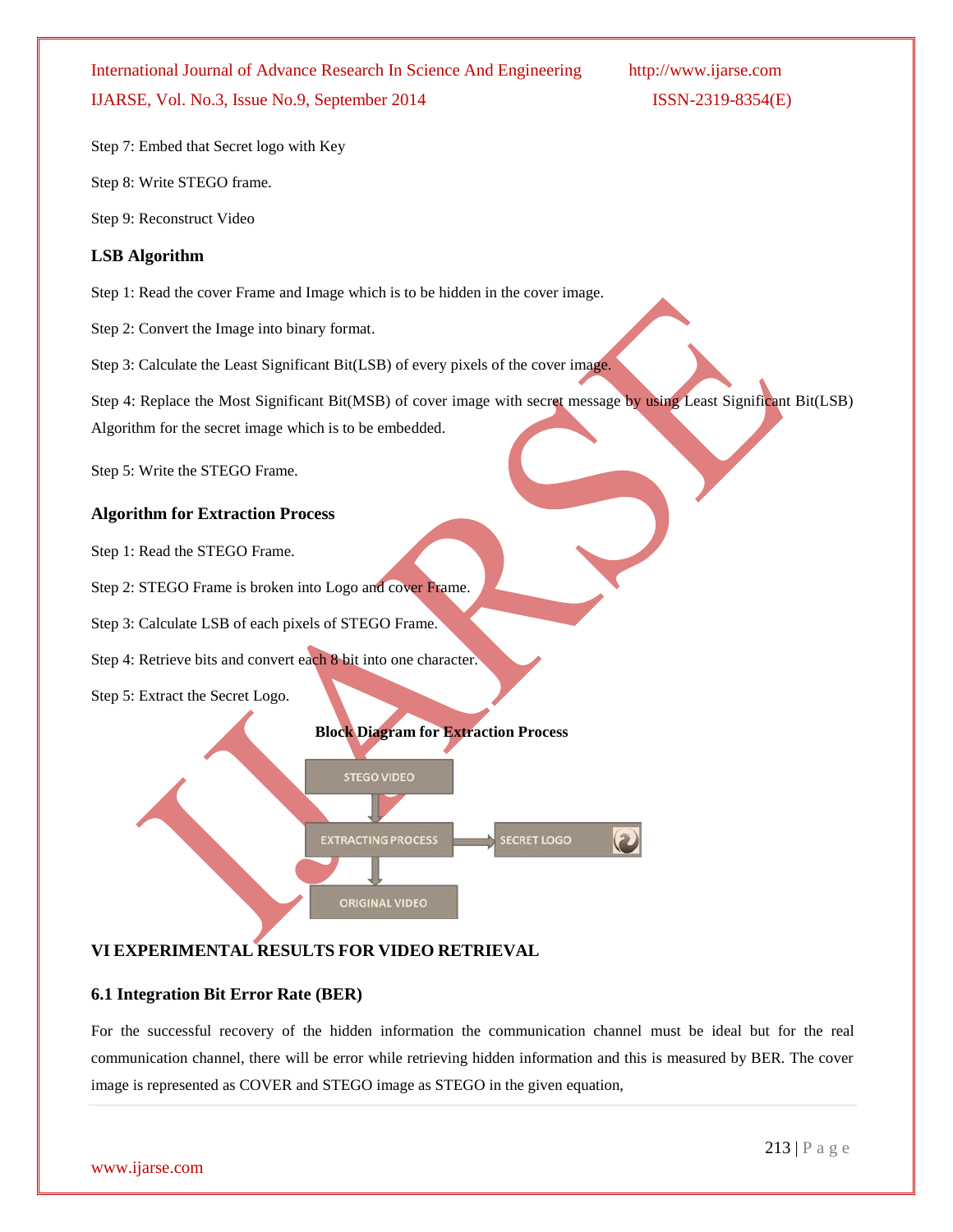**BER=1/|frame (x)| {∑|frame(x)-frame(y)|}**

**Here, |frame(x)|=COVER FRAME each PIXEL.**

**|frame(y)|=STEGO FRAME each PIXEL.**

#### **6.2 Mean Square Error (MSE)**

It is defined as the square of error between cover image and the stego frame. The distortion in the image can be measured using MSE.

**MSE=**  $\sum \ [A(i,j) - B(i,j)]^2$ 

 **N X N**

Here, A(i.j)= COVER FRAME.

B(i.j)= STEGO FRAME

N X N=row and column of image intensity of pixel vales (255 255) image size.

#### **6.3 Peak Signal to Noise Ratio**

It is the ratio of the maximum signal to noise in the stego frame.

**PSNR= 20log10{(255X255) / (√MSE)}**

## **VII CONCLUSION AND FUTURE SCOPE**

In this paper, we have used a new method of real-time steganography that is the DWT and LSB based Algorithms by considering video bit streams. The basis of this method is using the combination of video, audio, text. With this method, the data should be transferred in a more secured manner. In order to hide the secret information in the video, one can make use of other methods of steganography, which is less secure. By improving this method, we can get the video files without any noise distraction. A new secure and preserving the file-size compressed domain steganography is proposed in this paper. Embedding the secret data and detection of the hidden secret data are both done entirely in the compressed domain to meet the real time requirement. Changing the spatial pixel values causes the variance that can be estimated in the compressed domain, and the payload is allotted by considering the variance of each cover frame so that the correlation value of the continuous frames is not changed. The performance of the LSB and DWT algorithm is studied and the output results showed. This scheme can be applied on videos without any noticeable degradation in visual quality.